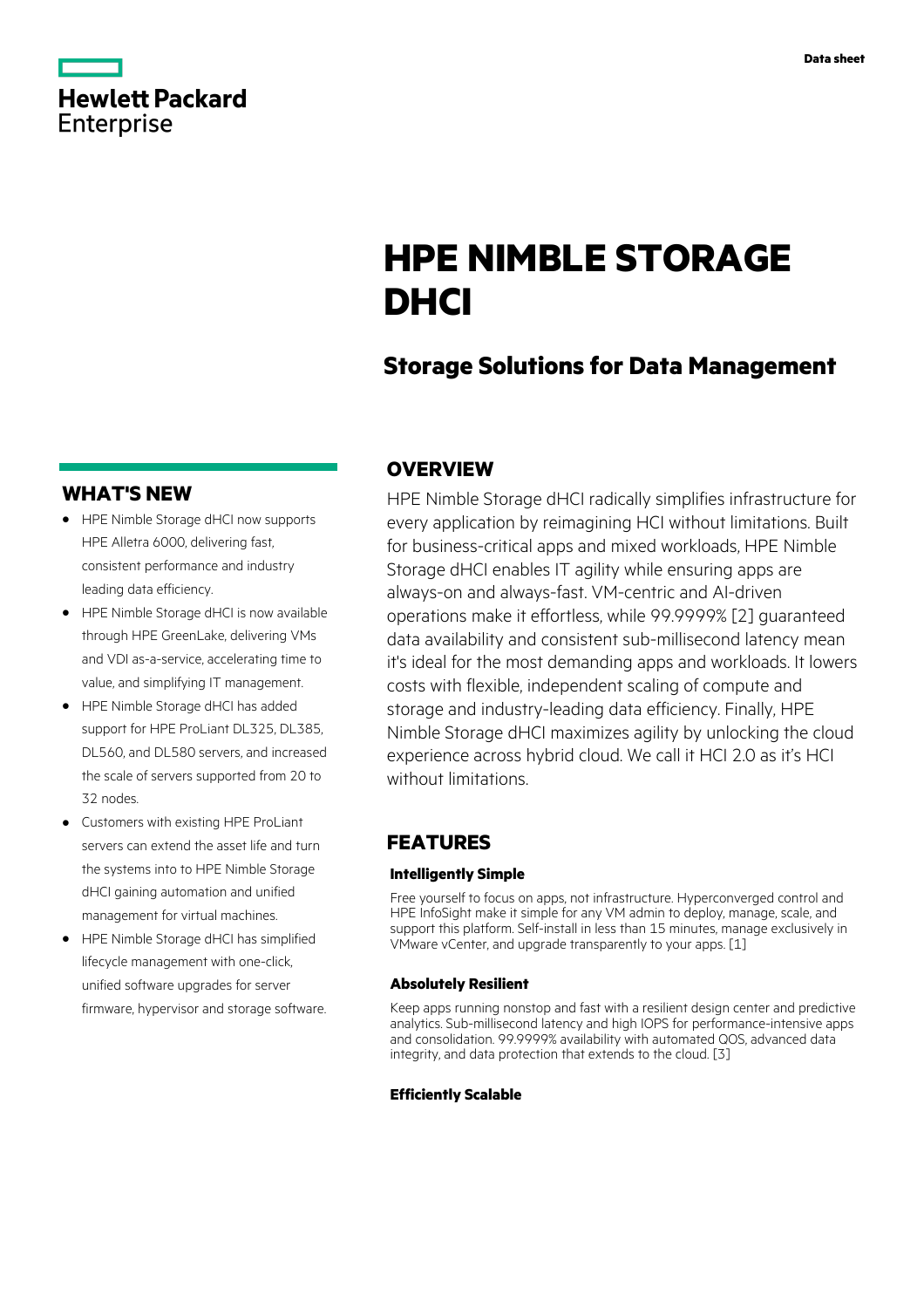<u>and the second</u>

Eliminate over provisioning and add only the resources needed with the flexibility to independently grow compute and storage, non-disruptively. Store more data per raw terabyte over competitive platforms with industry-leading data efficiency backed by the HPE Store More Guarantee. [2]